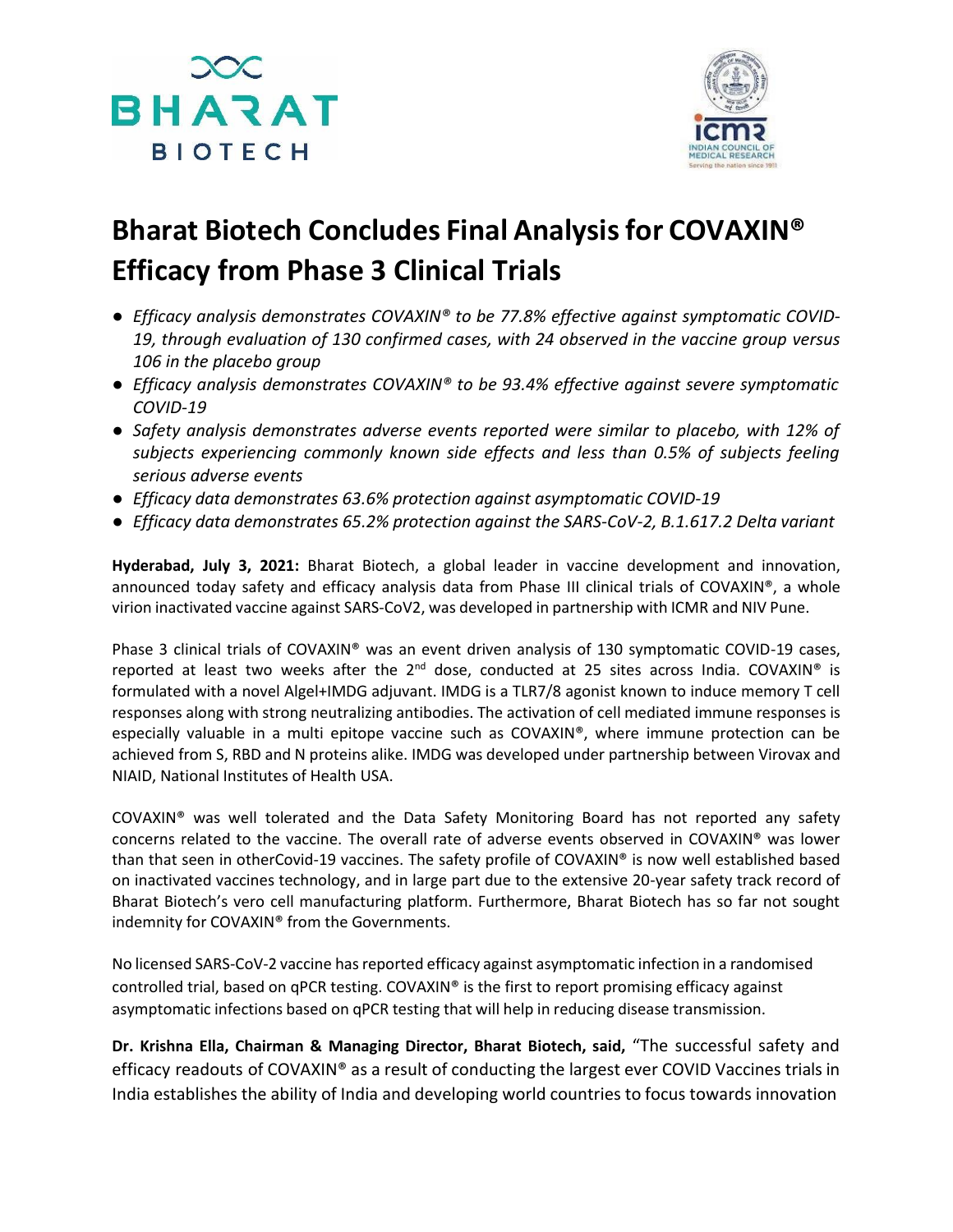## **BHARAT BIOTECH**



and novel product development. We are proud to state that Innovation from India will now be available to protect global populations."

COVAXIN® has been specifically designed to meet the needs of global distribution chains, the requirements for which are more critical in low- and middle-income countries. It has been formulated to enable shipping and long-term storage at 2-8ºC. It is also formulated to adhere to a multi-dose vial policy, thereby reducing open vial wastage, saving money to procurement agencies and governments alike.

**Prof. (Dr) Balram Bhargava, Secretary Department of Health Research & Director General Indian Council of Medical Research, said,** "I am delighted to note that COVAXIN®, developed by ICMR and BBIL under an effective public private partnership, has demonstrated an overall efficacy of 77.8% in India's largest COVID phase 3 clinical trial thus far. Our scientists at ICMR and BBIL have worked tirelessly to deliver a truly effective vaccine of highest international standards. COVAXIN® will not only benefit the Indian citizens but would also immensely contribute to protect the global community against the deadly SARS-CoV-2 virus. I am also pleased to see that COVAXIN® works well against all variant strains of SARS-CoV-2. The successful development of COVAXIN® has consolidated the position of Indian academia and Industry in the global arena."

Bharat Biotech is a company driven by science and validated by empirical evidence. Its commitment to data transparency has been proven again with 10 publications on COVAXIN®, covering all aspects of product development, all within 12 months.

Bharat Biotech's commitment to continued improvement of COVAXIN® is well under way with additional clinical trials to establish safety and efficacy in children between 2-18 years of age. A clinical trial to determine the safety and immunogenicity of a booster dose is also in process. Several research activities are being carried out to study variants of concern and to assess their suitability for follow up booster doses.

**Mrs. Suchitra Ella, Joint Managing Director, Bharat Biotech**, **said,** "It is a momentous day for everyone, at Bharat Biotech, as we announce the Final Phase-3 Results of COVAXIN® and its efficacy of 77.8%. We wish to thank ICMR, NIV-Pune, Virovax, DSMB and Adjudication Committee. We earnestly thank our clinical trial sites, Principle Investigators, IQVIA, and every participant who has reposed their faith in COVAXIN®. We SINCERELY thank all our employees for enduring work pressures through the pandemic & lockdowns, with 24x7 commitment amidst unprecedented number of physical challenges, stress and continuous operations. We specially thank our medical affairs team for leading the project, the technical and marketing teams who have relentlessly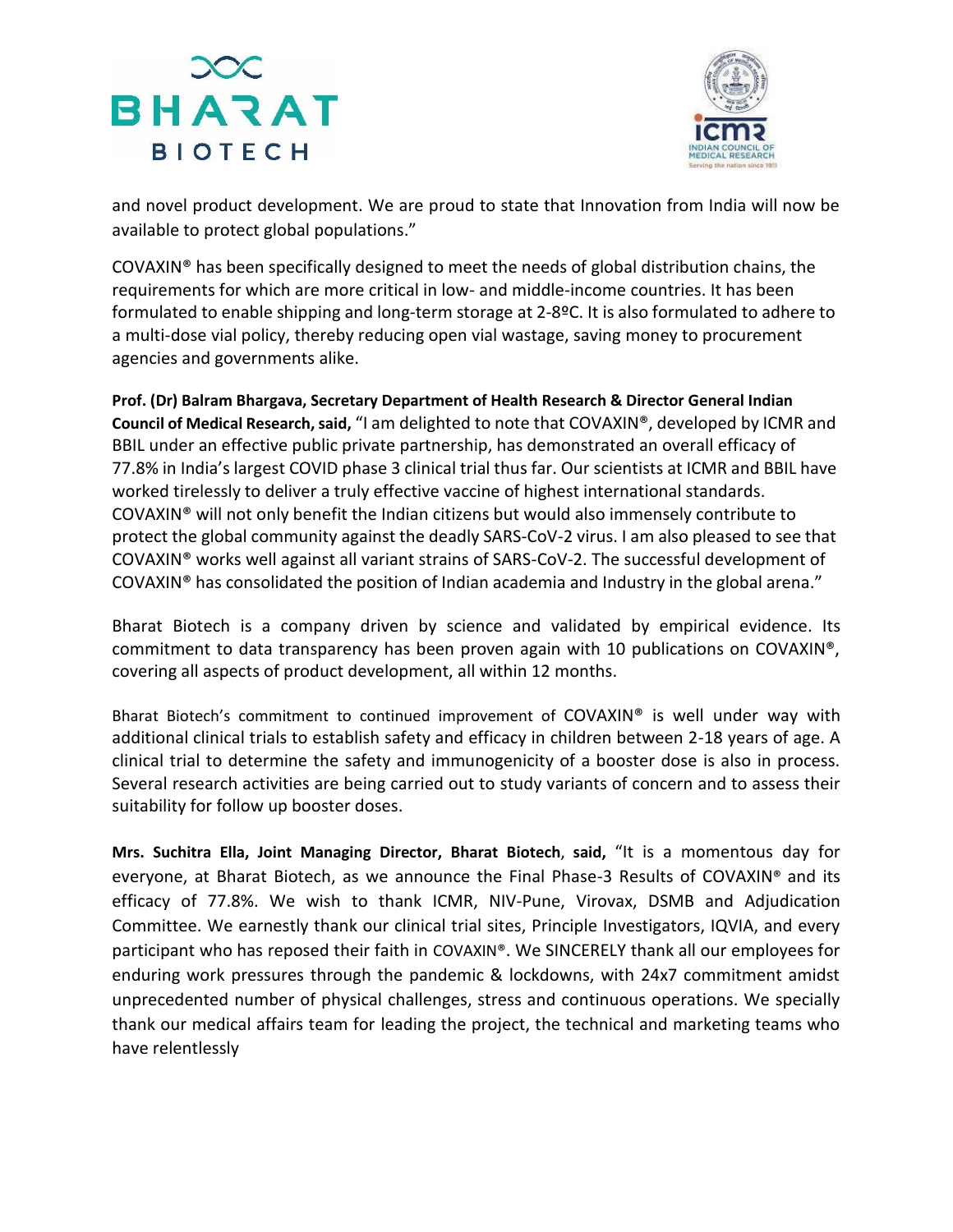



worked to complete the clinical trials and coordination of 25 sites across the country since May 2020."

COVAXIN® has been evaluated through neutralizing antibody responses against several variants of concern, namely B.1.617.2 (Delta), B.1.617.1 (Kappa), B.1.1.7 (Alpha), B.1.351 (Beta), P2- B.1.1.28 (Gamma). The data from these studies have been extensively published in peer reviewed journals and available for review in the public domain.

**Prof. (Dr) Priya Abraham, Director National Institute of Virology ICMR said,** "The overall efficacy of 77.8 % following the phase III clinical trial of COVAXIN® is wonderful news. ICMR-NIV and BBIL have had very fruitful interactions during this exhilarating journey. Sera from COVAXIN® recipients have also been evaluated against viral variants detected in India i.e., the Alpha, Beta, Zeta, Kappa and Delta. The making of this vaccine entirely on Indian soil is a matter of great pride to every Indian"

COVAXIN® has now received emergency use authorizations in 16 countries including, Brazil, India, Philippines, Iran, Mexico, etc. with EUA's in process in 50 countries worldwide. The company is in discussions with WHO to obtain emergency Use Listing for COVAXIN®. The product has been exported to several countries with additional requests for supplies being received.

Bharat Biotech has established COVAXIN® manufacturing at 4 facilities within India, further expansions are in process to reach an annualized capacity of 1 billion doses by the end of 2021. Technology transfer activities are in progress to companies in United States, and other countries.

More about COVAXIN® - <https://www.bharatbiotech.com/covaxin.html>

Read the full Pre-Print Publication here: <https://www.medrxiv.org/content/10.1101/2021.06.30.21259439v1>

## **About Bharat Biotech**

Bharat Biotech has established an excellent track record of innovation with more than 145 global patents, a wide product portfolio of more than 16 vaccines, 4 bio-therapeutics, registrations in more than 123 countries, and the World Health Organization (WHO) Pre-qualifications. Located in Genome Valley in Hyderabad, India, a hub for the global biotech industry, Bharat Biotech has built a world-class vaccine & bio-therapeutics, research & product development, Bio-Safety Level 3 manufacturing, and vaccine supply and distribution.

Having delivered more than 4 billion doses of vaccines worldwide, Bharat Biotech continues to lead innovation and has developed vaccines for influenza H1N1, Rotavirus, Japanese Encephalitis (JENVAC®),